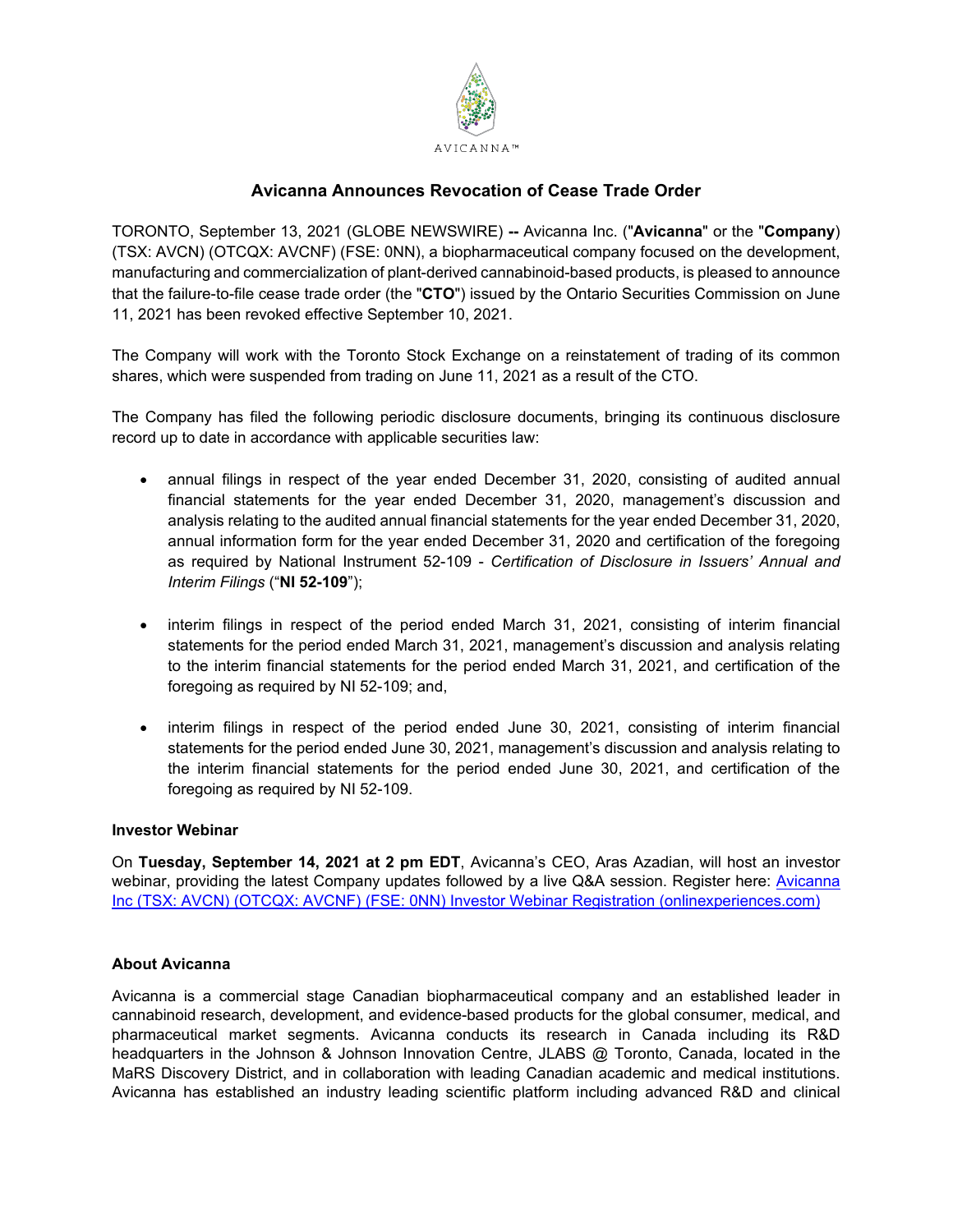

development which has led to the commercialization of over twenty products across four main market segments:

- **RHO Phyto™:** these medical and wellness products are an advanced line of pharmaceutical-grade cannabis products containing varying ratios of CBD and THC. The product portfolio contains a full formulary of products including oral, sublingual, topical, and transdermal deliveries that have controlled dosing, enhanced absorption and stability studies supported by pre-clinical data. These products are developed using pharmaceutical drug development processes and are supported with pre-clinical data. The advanced formulary is marketed with consumer, patient and medical community education and training.
- **Pura H&W™:** these registered, clinically tested, cosmetic products include a portfolio of functional CBD consumer derma-cosmetic and topical products.
- **Aureus™:** as a part of Avicanna's vertical integration based out of Santa Marta, Colombia its supply chain business units are primarily dedicated to providing consistent source of cannabinoid raw materials for Avicanna and its global partner's food, cosmetic, medical and pharmaceutical needs. Aureus branded products are cultivated, extracted, and manufactured by Avicanna's subsidiaries in Colombia where they benefit from optimal environmental conditions to produce cannabinoid active pharmaceutical ingredients economically, organically, and sustainably and include a range of CBD, THC and rare cannabinoids such as CBG extracts and standardized seeds. Company is well positioned to be a global supplier of cannabinoid raw materials demand and has already successfully exported its products to over 10 countries in 4 continents.
- **Pharmaceutical pipeline:** leveraging from the company's scientific platform, vertical integration, and real-world evidence, Avicanna has established a pipeline of indication specific cannabinoidbased drug candidates that are in various stages of clinical development and commercialization. Avicanna's drug candidates are in pre-clinical stage and are dedicated to providing solutions for unmet medical needs in the areas of dermatology, chronic pain and various neurological disorders.

SOURCE Avicanna Inc.

## **Stay Connected**

For more information about Avicanna, visit www.avicanna.com, call 1-647-243-5283, or contact IR representative Iryna Zheliasko by email at [iryna@chfir.com](mailto:iryna@chfir.com) or by phone at 416-868-1079 x 229.

The Company posts updates through videos from the official company YouTube channel https://www.youtube.com/channel/UCFXPBGdKSxOUOf\_VZoSFSUA .

## *Cautionary Note Regarding Forward-Looking Information and Statements*

*This news release contains "forward-looking information" within the meaning of applicable securities laws. Forward*looking information contained in this press release may be identified by the use of words such as, "may", "would", "could", *"will", "likely", "expect", "anticipate", "believe, "intend", "plan", "forecast", "project", "estimate", "outlook" and other similar expressions, and includes statements with respect to the reinstatement of trading of the Company's common shares on the Exchange. Forward-looking information is not a guarantee of future performance and is based upon a number of estimates and assumptions of management in light of management's experience and perception of trends, current conditions and expected developments, as well as other factors relevant in the circumstances, including assumptions in*